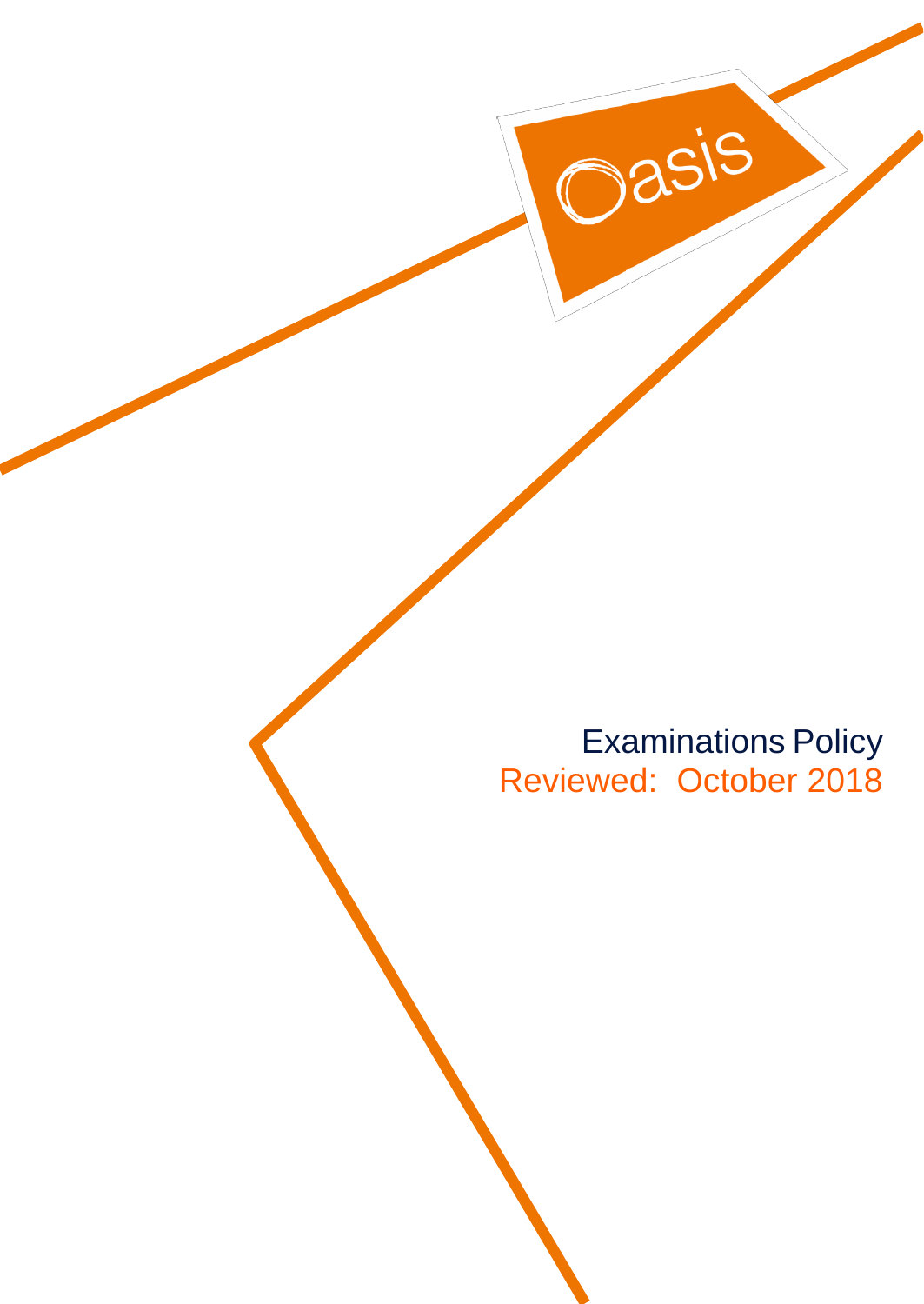

# **General**

The purpose of this exam policy is:

- To ensure the planning and management of exams is conducted efficiently and in the best interest of candidates
- To ensure the operation of an efficient exam system with clear guidelines for all relevant staff.

It is the responsibility of everyone involved in the Academy's exam processes to read, understand and implement this policy.

This exam policy will be reviewed annually.

## **1. Exam responsibilities**

1.1. Principal

As Head of Centre, the Principal has overall responsibility for the Academy as an exam centre and:

- Advises on appeals and re-marks
- Is responsible for reporting all suspicions or actual incidents of malpractice. Refer to the Joint Council for Qualifications (JCQ) document "Suspected Malpractice in Examinations and Assessments" at [www.jcq.org.uk.](http://www.jcq.org.uk/)
- 1.2. Exams officer

Manages the administration of public and internal exams and analysis of exam results:

- Advises the Academy Leadership Team, subject and class tutors and other relevant support staff on
- Annual exam timetables and application procedures as set by the various exam boards
- Oversees the production and distribution to staff, Academy Council members and candidates of an annual calendar for all exams in which candidates will be involved and communicates regularly with staff concerning imminent deadlines and events
- Ensures that candidates and their parents are informed of and understand those aspects of the exam timetable that will affect them
- Consults with teaching staff to ensure that necessary non examined assessments are completed on time and in accordance with JCQ guidelines
- Provides and confirms detailed data on estimated entries
- Receives, checks and stores securely all exam papers and completed scripts
- Administers access arrangements and makes applications for special consideration using the JCQ "*Access Arrangements, Reasonable Adjustments and Special Considerations*" Guidance relating to candidates who are eligible for adjustments in examinations
- Identifies and manages exam timetable clashes
- Accounts for income and expenditures relating to all exam costs/charges
- Line manages the senior exams invigilator in organising the recruitment, training and monitoring of a team of exams invigilators responsible for the conduct of exams
- provides results analysis for Assistant Principal (Assessment)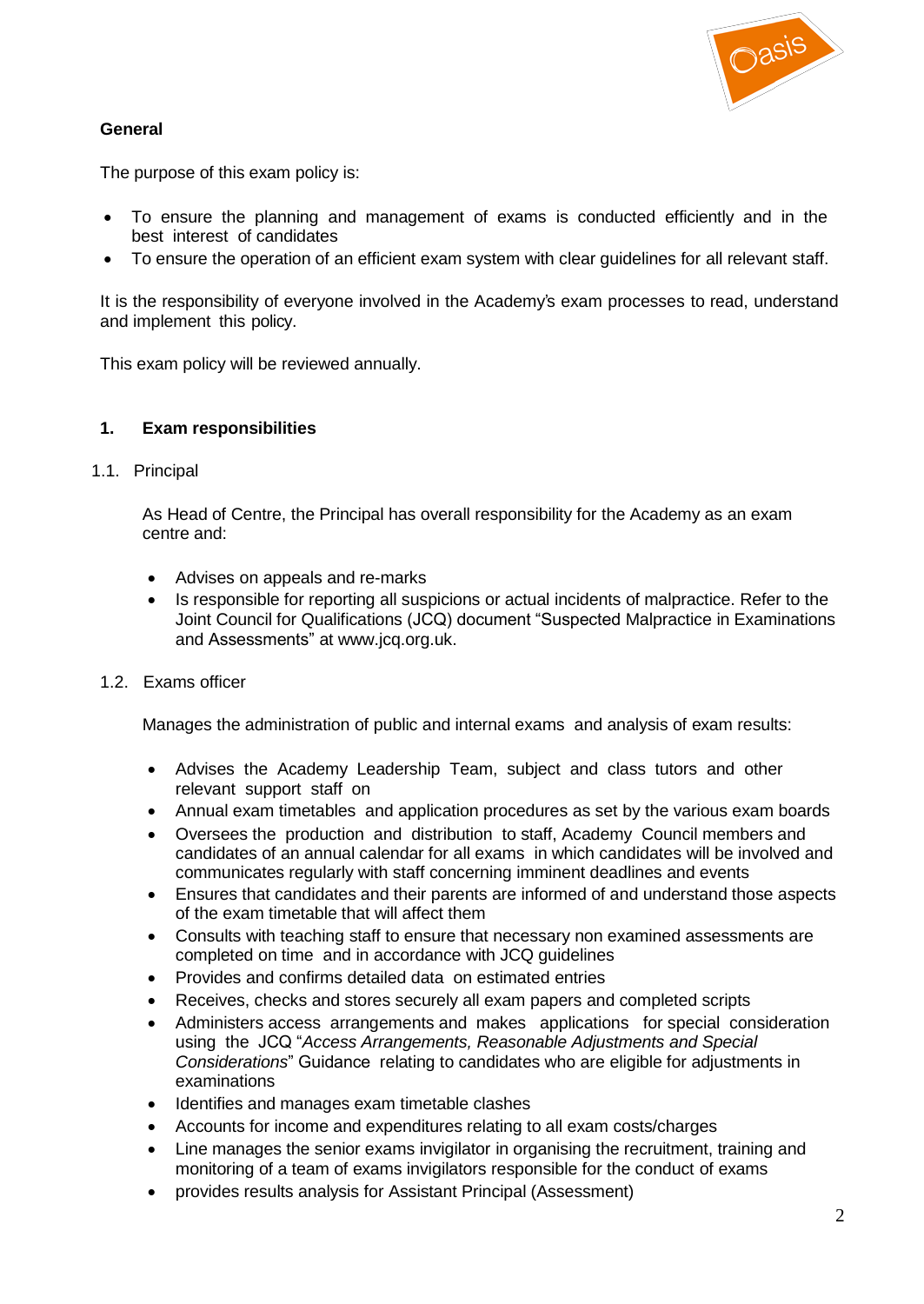

- Prepares and presents reports to the ALT showing results achieved in relation to expected grades and comparable data for previous years, indicating where future procedural improvements might be made
- submits candidates' non examined assessment marks, tracks despatch and stores returned coursework and any other material required by the appropriate awarding bodies correctly and on schedule
- Arranges for dissemination of exam results and certificates to candidates and forwards, in consultation with the Principal, any appeals/re-mark requests
- Maintains systems and processes to support the timely entry of candidates for their exams.
- 1.3. Vice Principal (Curriculum) / Assistant Principal (Assessment)
	- Prepares and presents reports to the ALT showing results achieved in relation to expected grades and comparable data for previous years, indicating where future procedural improvements might be made. External validation of courses followed at KS4
- 1.4. Subject Co-ordinators
	- Guidance and pastoral oversight of candidates who are unsure about exam entries or amendments to entries.
	- Involvement in post-results procedures.
	- Accurate completion of non examined assessment mark sheets and declaration sheets.
	- Accurate completion of entry and all other mark sheets and adherence to deadlines as set by the exams officer.
- 1.5. Teaching staff in charge of Information, Advice & Guidance
	- Guidance and careers information.
- 1.6. Teaching Staff
	- Notification of access arrangements (as soon as possible after the start of the course).
	- Submission of candidate names to heads of department / faculty.
- 1.7. SENCO
	- Administration of access arrangements.
	- Identification and testing of candidates' requirements for access arrangements.
	- Provision of additional support with spelling, reading, mathematics, dyslexia or essential skills, hearing impairment, English for speakers of other languages, IT equipment — to help candidates achieve their course aims.
- 1.8. Lead invigilator/invigilators
	- Collection of exam papers and other material from the exams officer before the start of the exam.
	- Collection of all exam papers in the correct order at the end of the exam and their return to the exams officer.
- 1.9. Candidates
	- Confirmation and signing of entries.
	- Understanding non examined assessment regulations and signing a declaration that authenticates the work as their own.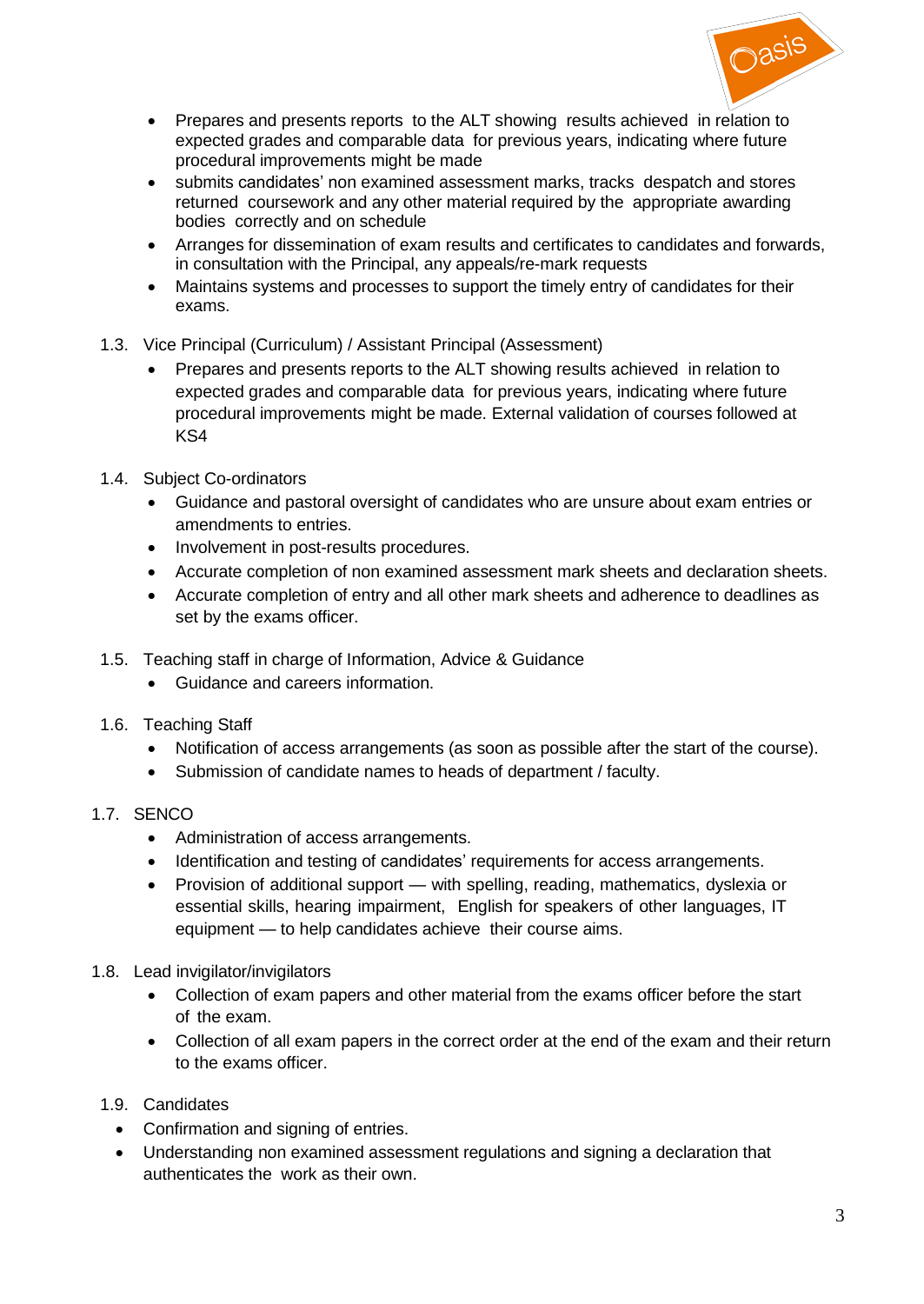

1.10. Administrative staff

- Support for the input of data.
- Posting of exam papers.

### **2. The statutory tests and qualifications offered**

2.1. The statutory tests and qualifications offered at this centre are decided by the Principal in consultation with Subject Co-ordinators and Deputy Principal (Curriculum) and the Academy Leadership Team.

The statutory tests and qualifications offered are GCSEs

The subjects offered for these qualifications in any academic year may be found in the Academy's published prospectus for that year. If there has been a change of syllabus from the previous year, the exams office must be informed by set date.

2.2. At Key Stage 3

All candidates will take English, mathematics and science. The school uses intervention or booster strategies in connection with any candidates who are unlikely to attain the minimum level.

Decisions on whether candidates should not take an individual subject or all NCTs will be taken in consultation with the SENCO, Subject Co-ordinators and Headteacher.

#### 2.3. At Key Stage 4

All candidates will be entitled, and enabled, to achieve an entry for qualifications from an external awarding body.

#### **3. Exam seasons and timetables**

#### 3.1. Exam seasons ACADEMY TO TAILOR TO THEIR REQUIREMENTS

Internal exams

Year 11 Mocks Years 7 – 9 Reading Tests Years 7 – 10 End of Year Exams

External Exams

Year 11 - GCSEs

All internal exams are held under external exam conditions.

The Principal in consultation with Deputy Principal (Curriculum) and Subject Coordinators will decide which exam series are used in the Academy.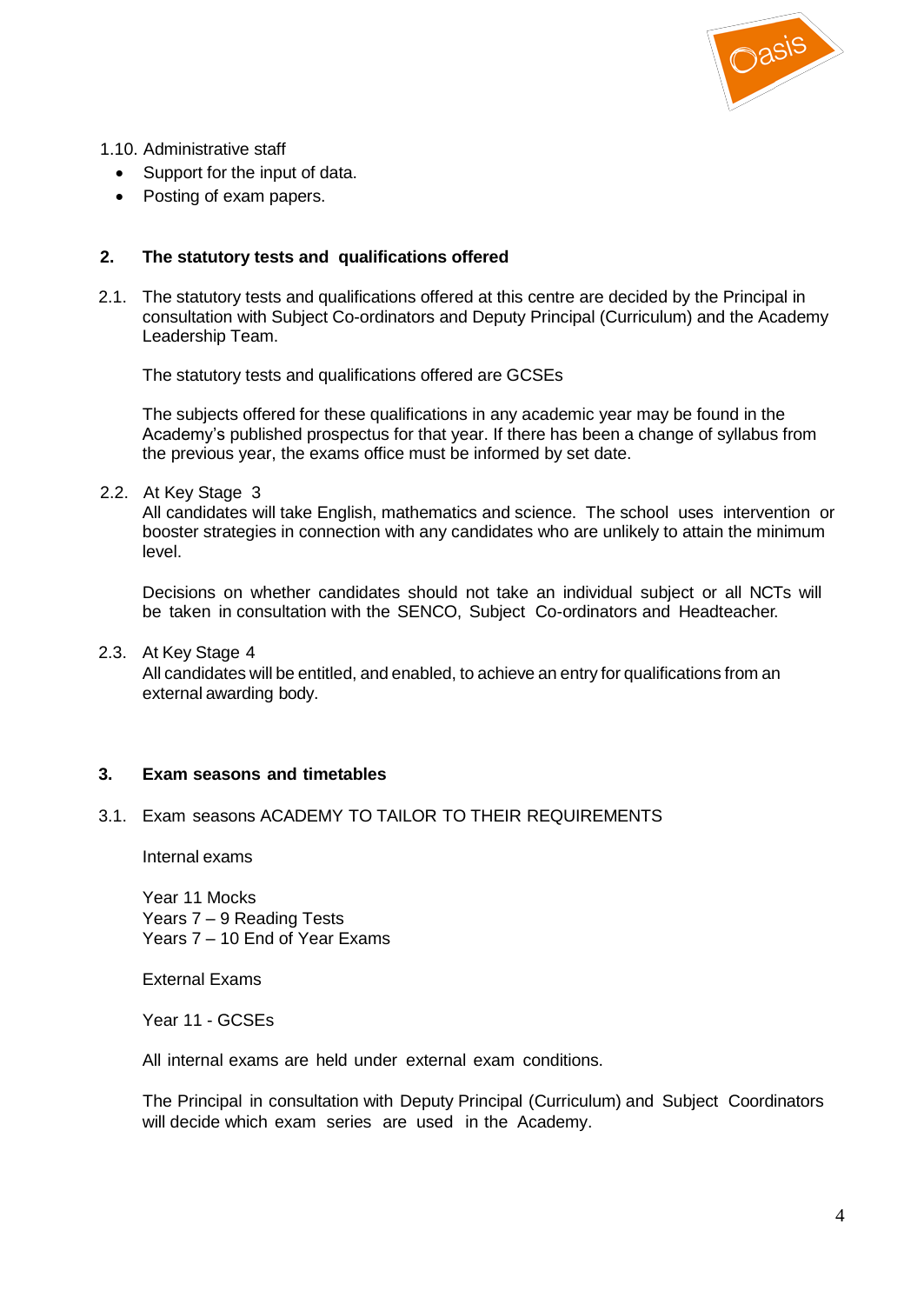

## 3.2. Timetables

The exams officer will circulate the exam timetables for both external and internal exams once these are confirmed according to dates published in the school assessment calendar.

## **4. Entries, entry details, late entries and retakes**

4.1. Entries

Candidates are selected for their exam entries by the Subject leaders in consultation.

A candidate or parent/carer can request a subject entry, change of level or withdrawal. The Academy, however, reserves the right to enter pupils for the exam or tier of entry they consider most suitable for the candidate. If a parent wishes to go against school advice, they may be charged for the entry.

The centre does not accept entries from external candidates except in exceptional circumstances.

4.2. Late entries

Entry deadlines are circulated to Subject Co-ordinators via email, post and intranet.

Late entries are authorised by Deputy Principal (Curriculum) and Subject Co-ordinators.

## **5. Exam fees**

GCSE initial registration and entry exam fees are paid by the Academy.

Late entry or amendment fees are paid by the departments.

Candidates or departments will not be charged for changes of tier, withdrawals made by the proper procedures or alterations arising from administrative processes, provided these are made within the time allowed by the awarding bodies.

Reimbursements may be sought from candidates who fail to sit an exam or meet the necessary non examined assessment requirements. This will be communicated in writing to candidates and parents/carers at the start of GCSEs.

Candidates must pay the fee for an enquiry about a result, should the centre not uphold the enquiry and the candidate insist on pursuing the enquiry. (See also section 11.2: Enquiries about r esults [EARs])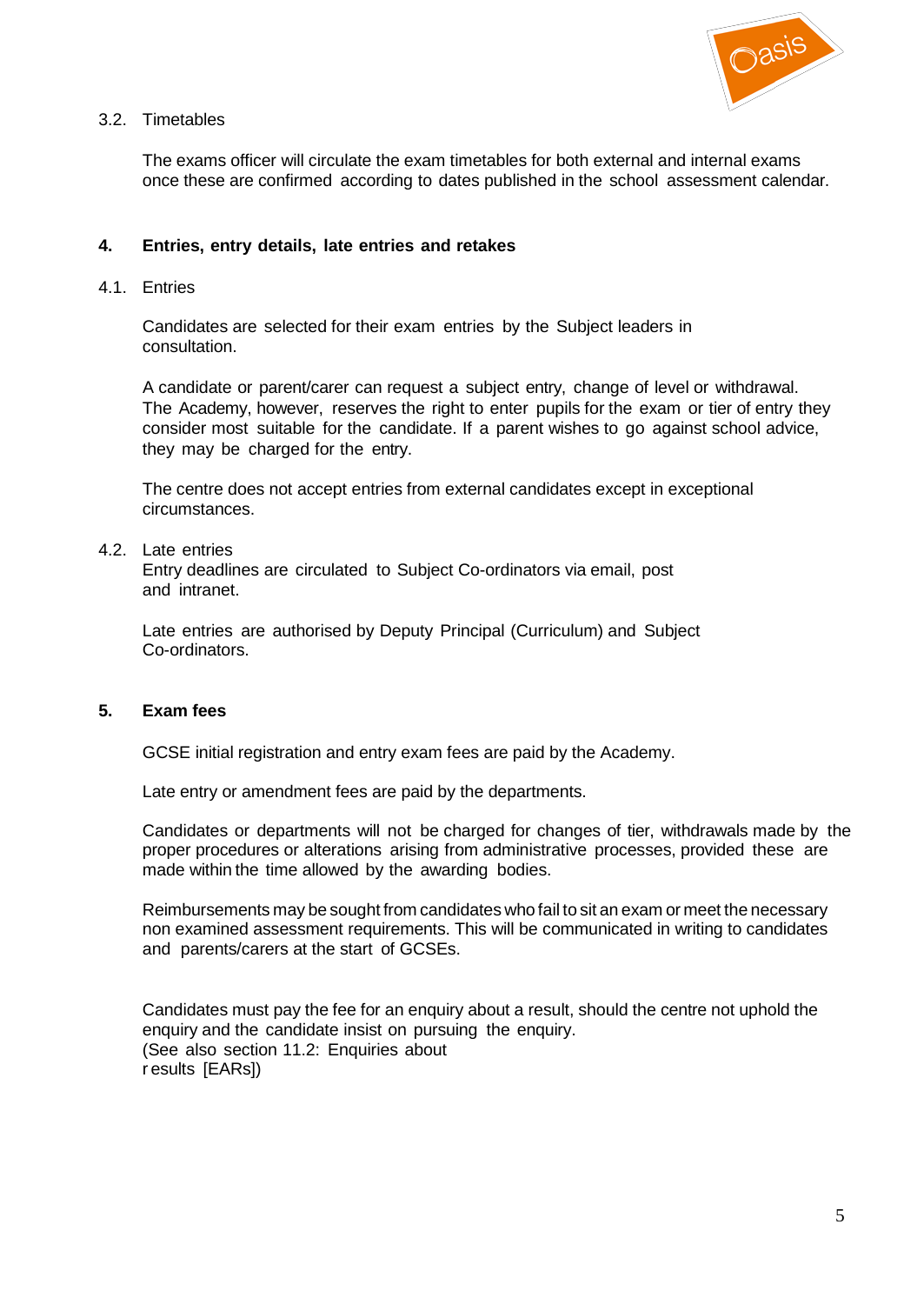

# **6. The Equality Act 2010 ("EqA"), special needs and access arrangements**

### 6.1. EA

The Academy will comply with its duties under the EqA. This includes making reasonable adjustments where a disabled person would be at a substantial disadvantage in undertaking an assessment.

How reasonable the adjustment is will depend on a number of facts including the needs of the disabled candidate. An adjustment may not be considered reasonable if it involves unreasonable costs, timeframes or affects the security or integrity of the exam.

## 6.2. Special needs

A candidate's special needs requirements are determined by the SENCO and the educational psychologist/specialist teacher.

The SENCO will inform subject teachers of candidates with special educational needs who are embarking on a course leading to an exam, and the date of that exam. The SENCO can then inform individual staff of any special arrangements that individual candidates may be granted during the course and in the exam.

### 6.3. Access arrangements

The Learning Support Department oversees the provision of special arrangements for candidates to take exams by submitting completed access arrangement applications to the awarding bodies.

Staffing and rooming for access arrangement candidates will be organised by the SENCO with the exams officer.

## **7. Estimated grades**

The Subject Co-ordinators will submit estimated grades to the exams officer when requested.

## **8. Managing invigilators and exam days**

8.1. Managing invigilators External invigilators will be used for exam supervision of all external examinations.

The recruitment of invigilators is the responsibility of the Principal. The Assistant Principal (Assessment) will advise the Principal when new invigilators need to be recruited.

Securing the necessary Disclosure and Barring Service checks (DBS checks) clearance for new invigilators is the responsibility of the Principal.

DBS check fees for securing such clearance are paid by the Academy. Assistant Principal (Assessment) is responsible for training invigilators with the support of the Exams Officer and Senior Invigilator.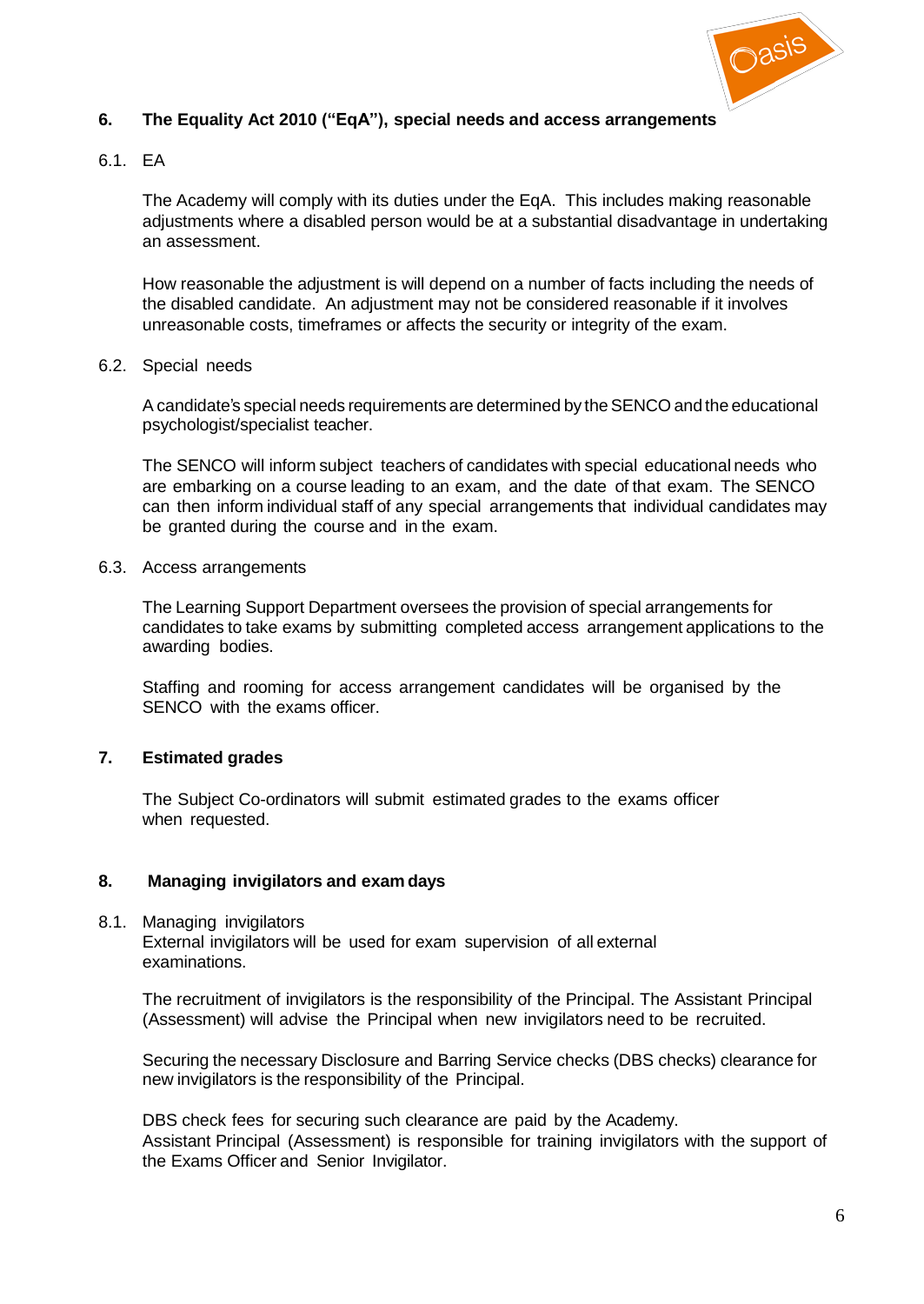

Invigilators are timetabled and briefed by the exams office. Invigilators' rates of pay are set by the Academy administration.

8.2. Exam days

The exams officer will book all exam rooms after liaison with other users and inform the site team. He/she will make the question papers, other exam stationery and materials available for the invigilator. Site management is responsible for setting up the allocated rooms.

The lead invigilator will start all exams in accordance with JCQ guidelines.

Subject staff may be present at the start of the exam to assist with identification of candidates but must not advise on which questions are to be attempted.

In practical exams subject teachers may be on hand in case of any technical difficulties.

Exam papers must not be read by subject teachers or removed from the exam room before the end of a session. Papers will be distributed to Subject Co-ordinators at the end of the exam session.

### **9. Candidates, clash candidates and special consideration**

### 9.1. Candidates

The centre's published rules on acceptable dress, behaviour and candidates' use of mobile phones and all electronic devices apply at all times.

Candidates' personal belongings remain their own responsibility and the Academy accepts no liability for their loss or damage.

Disruptive candidates will be dealt with in accordance with JCQ guidelines.

Candidates will not be allowed to leave the exam room before the end of an examination.

The exams officer will attempt to contact any candidate who is not present at the start of an exam and deal with them in accordance with JCQ guidelines.

9.2. Clash candidates

The exams officer will be responsible as necessary for identifying escorts, identifying a secure venue and arranging overnight stays.

### 9.3. Special consideration

Special consideration is a post examination adjustment to a candidate's mark or grade. Should a candidate be too ill to sit an exam, suffer bereavement or other trauma or be taken ill during the exam itself, it is the candidate's responsibility to alert the Academy, or the exam invigilator, to that effect. The exams officer will discuss all special considerations with the Assistant Principal (Assessment) on the day of the exam.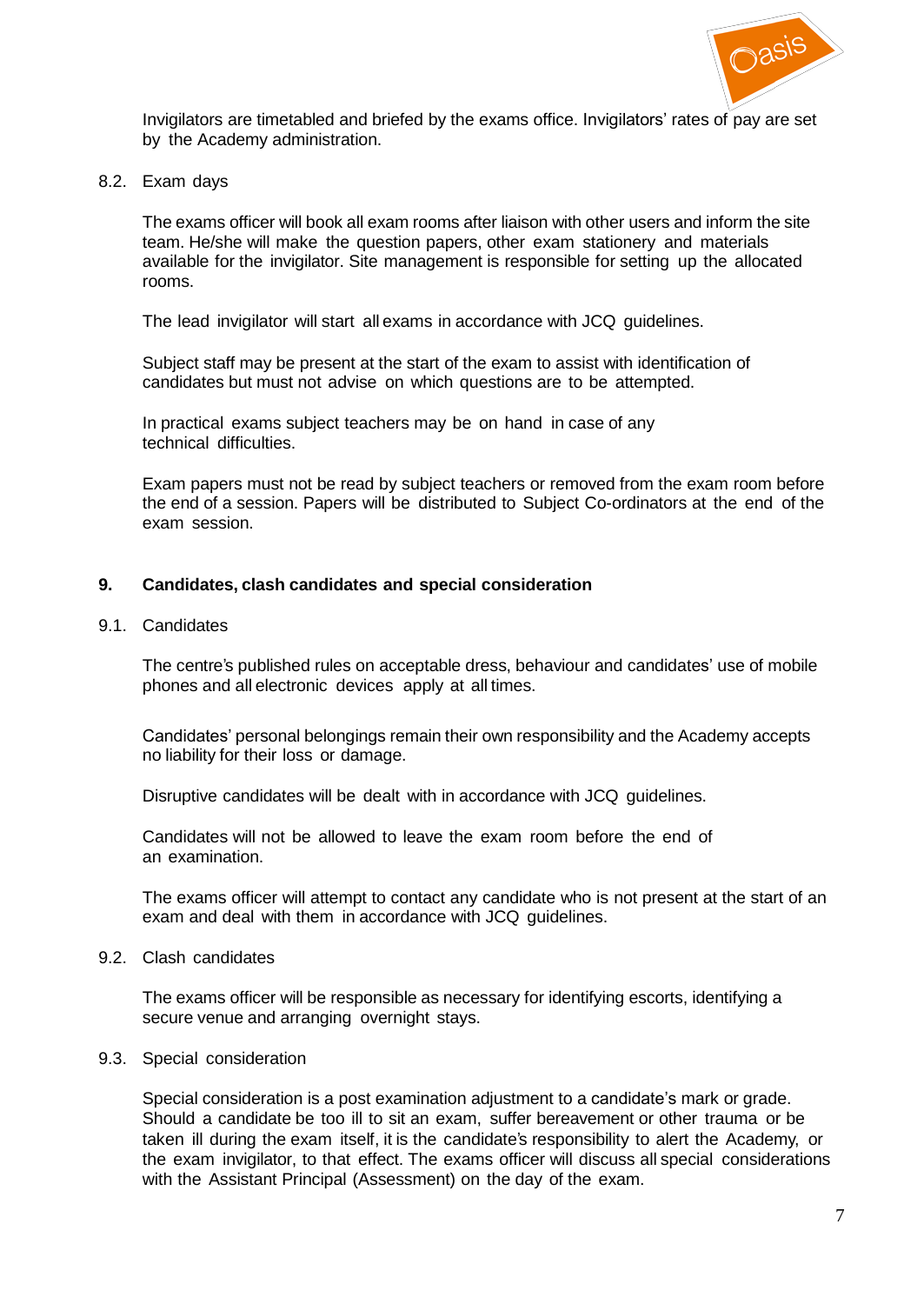

Any special consideration claim must be supported by appropriate evidence within five days of the exam, for example a letter from the candidate's doctor. The completed form will be passed to the Principal for signing.

The exams officer will then forward a completed special consideration form to the relevant awarding body within seven days of the exam.

## **10. Non examined assessments and appeals against internal assessments**

10.1. Non examined assessments

Candidates who have to prepare portfolios should do so by the end of the course or Academy-defined date.

Subject Co-ordinators will ensure all work is ready for despatch at the correct time and the exams officer will keep a record of what has been sent when and to whom.

Marks for all internally assessed work are provided to the exams office by the subject teachers.

### 10.2. Appeals against internal assessments

The Academy is obliged to publish a separate procedure on this subject, which is available from the exams office.

The main points are:

- Appeals will only be entertained if they apply to the process leading to an assessment.
- There is no appeal against the mark or grade awarded.
- Candidates may appeal if they feel their work has been assessed unfairly, inconsistently or not in accordance with the specification for the qualification.
- Appeals should be made in writing by date to be specified to the Principal (or other nominee) who will decide whether the process used conformed to the necessary requirements.
- The Principal's findings will be notified in writing, copied to the exams officer and recorded for awarding body inspection.

## **11. Results, enquiries about results (EARs) and access to scripts (ATS)**

11.1. Results

Candidates will receive individual results slips on results days in person at the Academy / by post to their home addresses (candidates to provide a SAE).

Arrangements for the school to be open on results days are made by the Assistant Principal (Assessment). The provision of staff on results days is the responsibility of the Assistant Principal (Assessment).

#### 11.2. EARs

EARs may be requested by Academy staff or candidates if there are reasonable grounds for believing there has been an error in marking.